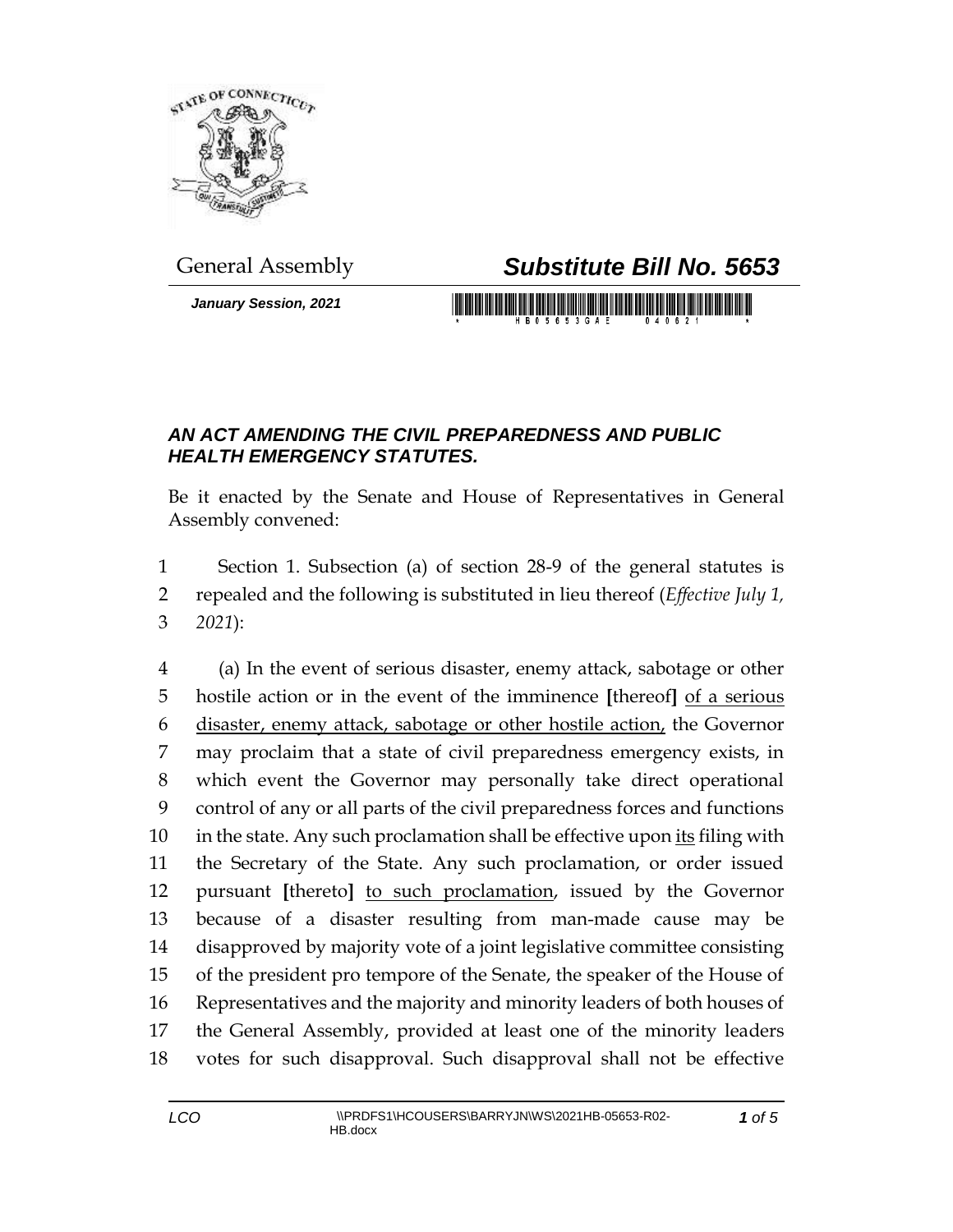unless filed with the Secretary of the State not later than seventy-two hours after the filing of the Governor's proclamation with the Secretary of the State. As soon as possible after such proclamation, if the General Assembly is not then in session, the Governor shall meet with the president pro tempore of the Senate, the speaker of the House of Representatives, and the majority and minority leaders of both houses of the General Assembly and shall confer with them on the advisability of calling a special session of the General Assembly.

 Sec. 2. Subdivision (1) of subsection (b) of section 28-9 of the general statutes is repealed and the following is substituted in lieu thereof (*Effective July 1, 2021*):

 (1) Following the Governor's proclamation of a civil preparedness emergency pursuant to subsection (a) of this section or declaration of a public health emergency pursuant to section 19a-131a, the Governor may modify or suspend in whole or in part, by order as **[**hereinafter**]** 34 provided in this section, any statute, regulation or requirement or part thereof whenever the Governor finds such statute, regulation or requirement, or part thereof, is in conflict with the efficient and expeditious execution of civil preparedness functions or the protection of the public health. The Governor shall specify in such order the reason or reasons therefor and any statute, regulation or requirement or part thereof to be modified or suspended and the period, not exceeding six months unless sooner revoked, during which such order shall be enforced. Any such order shall have the full force and effect of law upon the filing of the full text of such order in the office of the Secretary of the State. The Secretary of the State shall, not later than four days after receipt of the order, cause such order to be printed and published in full in at least one issue of a newspaper published in each county and having general circulation therein, but failure to publish shall not impair the validity of such order. Any statute, regulation or requirement, or part thereof, inconsistent with such order shall be inoperative for the effective period of such order. Any such order shall be communicated by the Governor at the earliest date to both houses of the General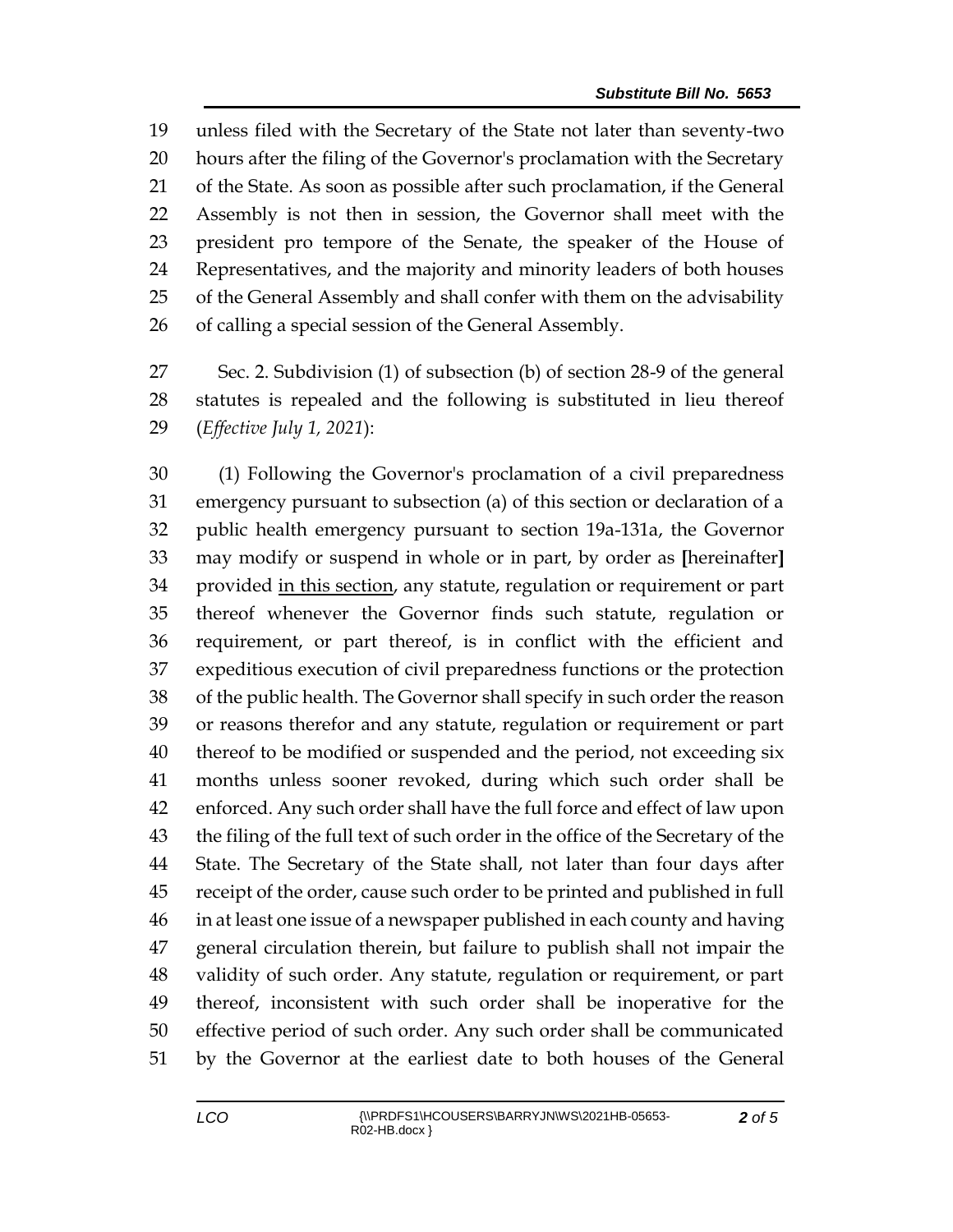Assembly.

 Sec. 3. Section 19a-131a of the general statutes is repealed and the following is substituted in lieu thereof (*Effective July 1, 2021*):

 (a) In the event of a state-wide or regional public health emergency, the Governor shall make a good faith effort to inform the legislative leaders specified in subsection (b) of this section before declaring that the emergency exists and may do any of the following: (1) Order the commissioner to implement all or a portion of the public health emergency response plan developed pursuant to section 19a-131g; (2) authorize the commissioner to isolate or quarantine persons in accordance with section 19a-131b; (3) order the commissioner to vaccinate persons in accordance with section 19a-131e; (4) apply for and receive federal assistance; or (5) order the commissioner to suspend certain license renewal and inspection functions during the period of the emergency and during the six-month period following the date the emergency is declared to be over.

 (b) (1) Any declaration issued pursuant to this section shall become effective upon its filing with the Secretary of the State and with the clerks of the House of Representatives and Senate. The declaration shall state the nature of the public health emergency, the political subdivisions or geographic area subject to the declaration, the conditions that have brought about the public health emergency, the duration of the public health emergency and the public health authority responding to the emergency. Any such declaration issued by the Governor may be disapproved and nullified by majority vote of a committee consisting of the president pro tempore of the Senate, the speaker of the House of Representatives, the majority and minority leaders of both houses of the General Assembly and the cochairpersons and ranking members of the joint standing committee of the General Assembly having cognizance of matters relating to public health. Such disapproval shall not be effective unless filed with the Secretary of the State not later than seventy-two hours after the filing of the Governor's 84 declaration with the Secretary of the State.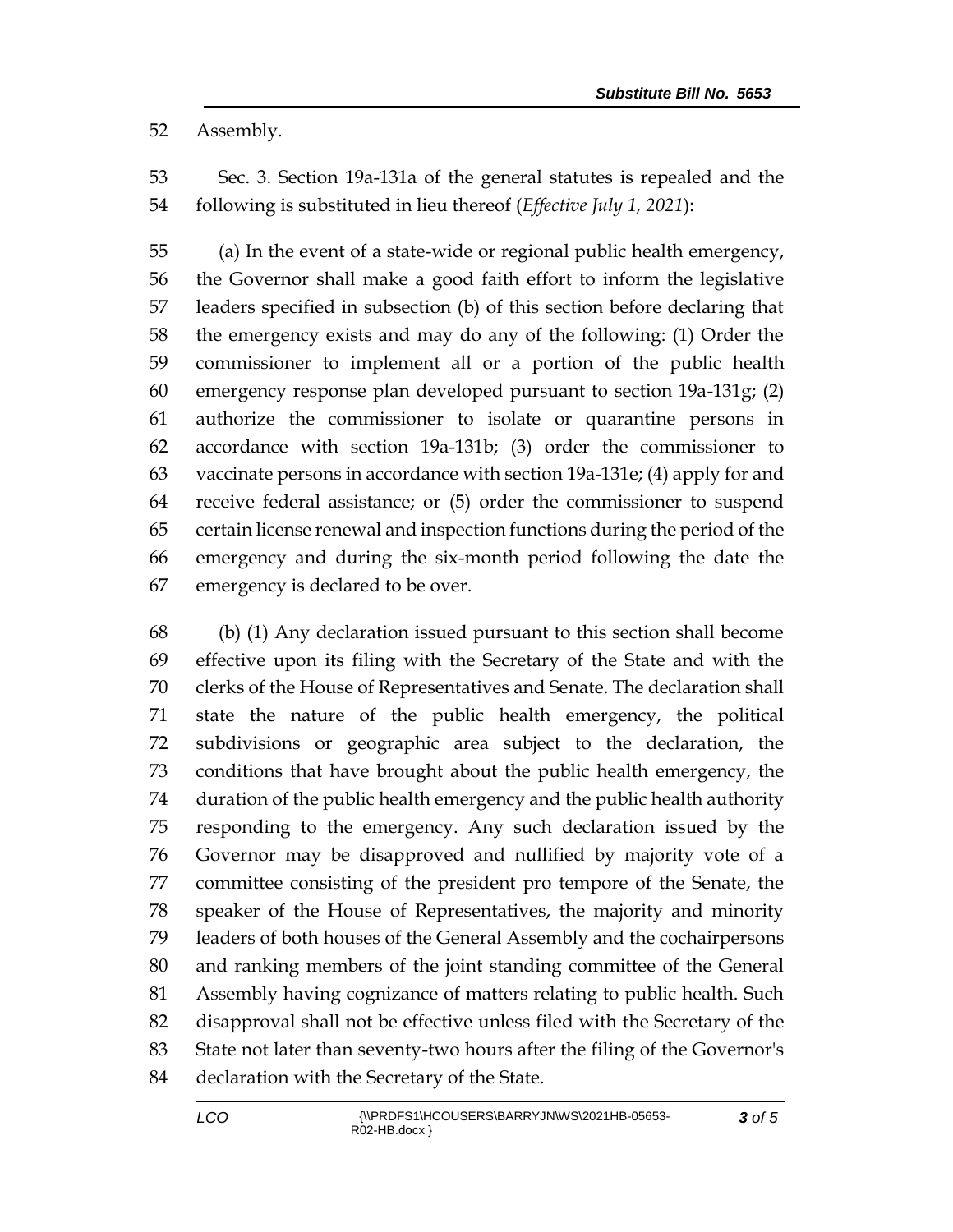(2) Any declaration issued pursuant to this section may be renewed by the Governor upon **[**its**]** the filing of the renewal declaration with the Secretary of the State and with the clerks of the House of Representatives and Senate. The renewal declaration shall state the nature of the continuing public health emergency, the political subdivisions or geographic area subject to the renewal, the conditions that have brought about the renewal declaration, the duration of the renewal declaration and the public health authority responding to the public health emergency. Any such renewal declaration issued by the Governor may be disapproved and nullified by majority vote of a committee consisting of the legislative leaders specified in subsection (b) of this section. Such disapproval shall not be effective unless filed with the Secretary of the State not later than seventy-two hours after the filing of the Governor's renewal declaration with the Secretary of the State.

 (3) The Governor shall declare a public health emergency to be terminated before the duration stated in the declaration, upon a finding, after informing the legislative leaders specified in subsection (b) of this section, that the circumstances that caused such emergency to be declared no longer pose a substantial risk of a significant number of human fatalities or incidents of permanent or long-term disability.

 (c) The Governor shall ensure that any declaration or order issued pursuant to the provisions of this section **[**shall be**]** is (1) published in full at least once in a newspaper having general circulation in each county, (2) provided to news media, and (3) posted on the state Internet web site. Failure to take the actions specified in subdivisions (1) to (3), inclusive, of this subsection shall not impair the validity of such declaration or order.

 (d) Any individual who, during the course of a public health emergency declared under this section, violates the provisions of any order issued pursuant to sections 19a-131 to 19a-131i, inclusive, or who intentionally obstructs, resists, hinders or endangers any person who is authorized to carry out, and who is engaged in an activity that carries out, any of the provisions of the order, shall be fined not more than one